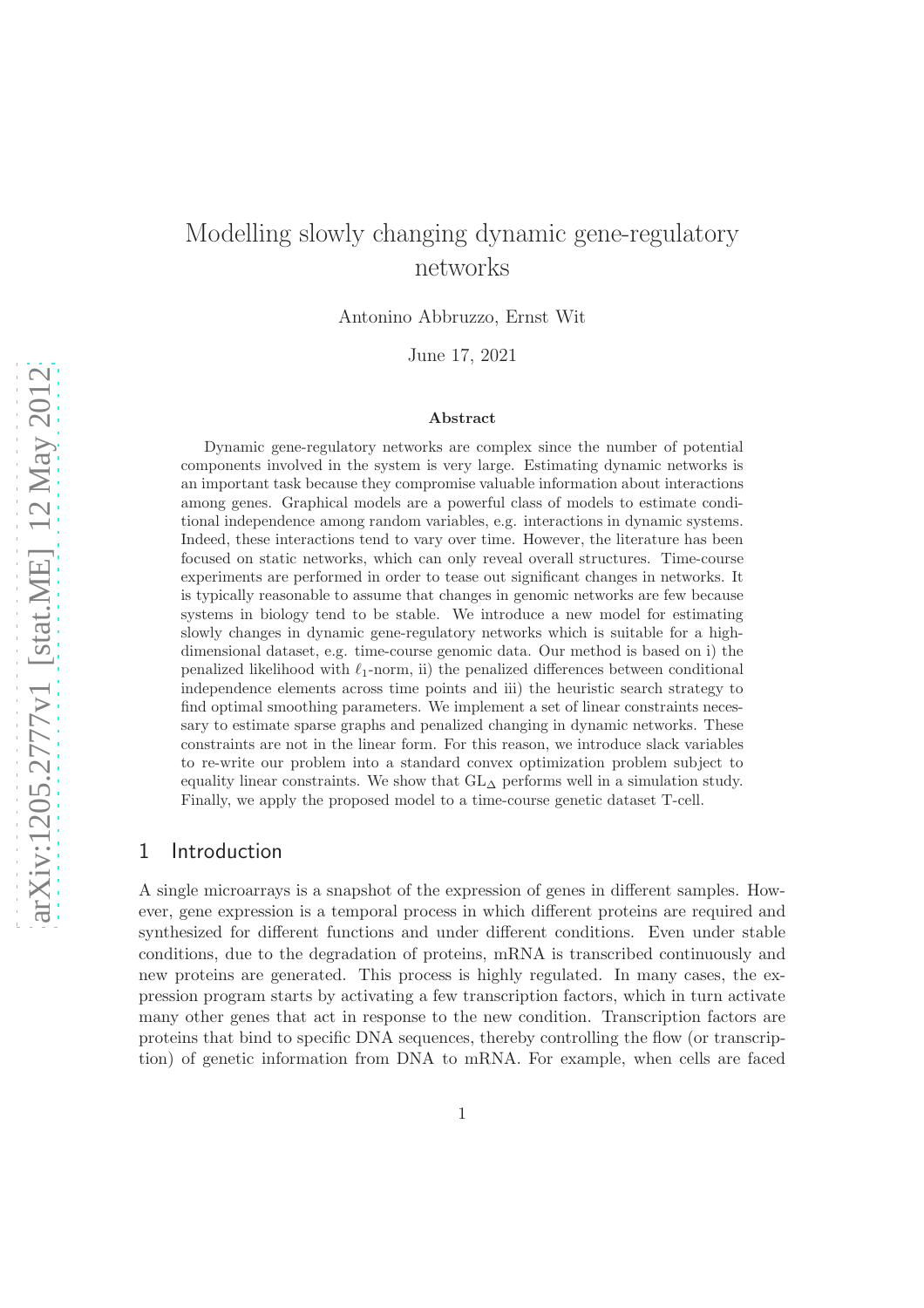with a new condition, such as starvation [\(Natarajan](#page-14-0) *et al.*, [2001](#page-14-0)), infection (Nau *[et al.](#page-14-1)*, [2002](#page-14-1)) or stress [\(Gasch](#page-13-0) *et al.*, [2000](#page-13-0)), they react by activating a new expression program. Taking a snapshot of the expression profile following a new condition can reveal some of the genes that are specifically expressed under the new condition. In order to decide the complete set of genes that are expressed under these conditions, and to discover the interaction between these genes, it is necessary to measure a time-course of expression experiments. This temporal measures allow us to determine not only the stable state following a new condition, but also the pathway and networks that were activated in order to arrive at this new state.

The biological and computational issues that are addressed when analysing gene expression data in general, and time-course expression data in particular, can be presented using four analysis levels: experimental design, data analysis, pattern recognition and networks. A review paper on each of these four analysis levels is given by [Bar-Joseph](#page-13-1) [\(2004](#page-13-1)).

In this paper we focus on estimating sparse slowly dynamic network estimation with Graphical models. Graphical models explore conditional independence relationships between random variables. We can divide graphical models into directed graphical models, e.g. Bayesian networks [\(Jensen](#page-13-2), [1996](#page-13-2); [Neapolitan, 2004](#page-14-2)) and undirected graphical models, e.g. Gaussian graphical models [\(Whittaker](#page-14-3), [1990;](#page-14-3) [Lauritzen](#page-13-3), [1996](#page-13-3)).

Bayesian networks (BNs) have been used to estimate the structure between multiple interaction quantities such as expression levels of different genes [\(Friedman](#page-13-4) *et al.*, [2000](#page-13-4)). However, Bayesian networks suffer two major limitations. Firstly, no cycle can be estimated, secondly BNs perform poorly on sparse microarray data as shown by [Husmeier \(2003\)](#page-13-5). The first limitation of BN can be overcome. Dynamic Bayesian networks (DBNs) have been proposed to estimate directed graphs with cycles [\(Murphy,](#page-14-4) [2002](#page-14-4); [Ghahramani, 1998](#page-13-6); [Perrin](#page-14-5) *et al.*, [2003](#page-14-5)). In other words, DBNs are an extension of Bayesian networks which have the advantage that cycle can be inferred. However, they can only estimate directed links. Instead, we need to estimate both directed and undirected links for time-course genetic dataset. Gaussian graphical models can be adapted to estimate graphs with directed and undirected links. The main advantage for GGMs is that the precision matrix, i.e. the inverse of the covariance matrix, represents the conditional independence.

The literature on estimating an inverse covariance matrix goes back to [Dempster](#page-13-7) [\(1972](#page-13-7)), who advocated the estimation of a sparse dependence structure, i.e., setting some elements of the inverse covariance matrix to zero. The complexity of the covariance matrix is reduced when elements in the inverse of this matrix are fixed at zero. Moreover, it has been shown that most of the networks in biology are sparse, which means that most of the elements in the precision matrix are equal to zero. The standard approach in statistical modelling to identify zeros in the precision matrix is the backward stepwise selection method, which starts by removing the least significant edges from a fully connected graph, and continues removing edges until all remaining edges are significant according to an individual partial correlation test. This procedure does not work in the case of multiple testing, i.e. many of the links will be estimated to be different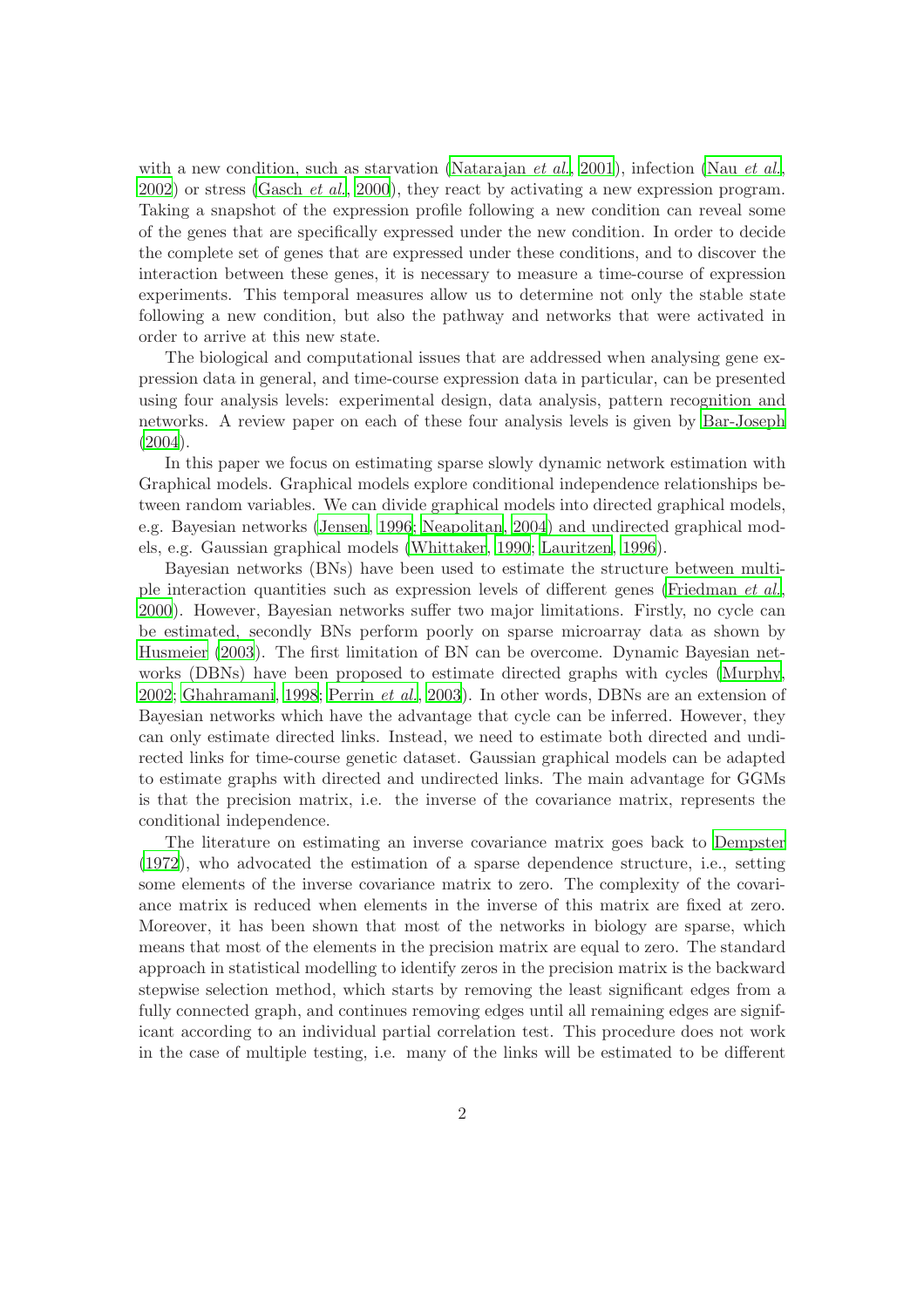from zero when they are not and vice versa. A conservative simultaneous testing procedure was proposed by [Drton and Perlman \(2004](#page-13-8)). However, [Breiman \(1996](#page-13-9)) showed that this two-step procedure, in which parameter estimation and model selection are done separately, can lead to instability. Such instability means that small changes in the dataset or small perturbations result in completely different estimated graph structures [\(Breiman](#page-13-9), [1996](#page-13-9)).

The idea of [Tibshirani \(1996](#page-14-6)), which has been extensively and successfully applied in regression models, can be used to estimate sparse graphs, i.e. to induce zeros in the estimated inverse covariance matrix. This idea is based on the  $\ell_1$ -norm penalty, i.e. the sum of the absolute values of the inverse of the covariance matrix has to be less than or equal to a tuning parameter. The smaller the tuning parameter is, the more zero will be estimated in the precision matrix. [Banerjee](#page-9-0) *et al.* [\(2008](#page-9-0)), Meinshausen and Bühlmann [\(2006](#page-13-10)), [d'Aspremont](#page-13-10) *et al.* (2006) proposed penalized graphical models with  $\ell_1$ -norm penalty. However, penalized graphical models estimate a single Gaussian graphical model while in many applications it is more realistic to fit a collection of such models, due to the different experimental conditions across time points. The graphical lasso [\(Friedman](#page-13-11) *et al.*, [2008](#page-13-11)) can be used to estimate a network for each time point. However, the application of this graphical model results in  $t$  static networks estimation, where  $t$ is the number of time points. In order to to discover a common structure and jointly estimate common links across graphs, Guo *[et al.](#page-13-12)* [\(2011](#page-13-12)) proposed a method that links the estimation of separate graphical models through a hierarchical penalty. This graphical model leads to improvements compared to fitting separate models, since it borrows information from other related graphs. Recently, [Wit and Abbruzzo \(2012](#page-14-8)) proposed factorially coloured graph to estimate this common structure. The idea is to combine sparsity and colouring to built several possible models. The latter two models are still not able to estimate the dynamic changes of the network.

In this paper we propose a model to estimate dynamic graphs with slow changing using  $\ell_1$ -regularization framework. The main idea is to impose  $\ell_1$ -norm to penalize changing in the networks over time. Moreover, an  $\ell_1$ -norm penalty is imposed on the precision matrix to induce sparsity in the graph. The new model, called  $GL_{\Delta}$ , is suitable for studying high-dimensional dataset. In other words, we consider a penalized likelihood estimation problem subject to linear constraints, which are necessary to induce slow changing in the dynamic graphs. In order to solve this penalized maximum likelihood problem, we need to fix two tuning parameters that regulate sparsity and penalize changing in the dynamic network. For this reason, we propose a heuristic search method to find two optimal values for the tuning parameters. We take advantage of an efficient solver developed by [Wang](#page-14-9) *et al.* [\(2009\)](#page-14-9) to solve the optimization problem with linear constraints.

The rest of this paper is organized as follows. In the next section, we give a description of our motivating example and a brief overview of Gaussian graphical models. In Section [3,](#page-4-0) we describe the slowly changing dynamic network. In Section [4,](#page-7-0) we show the results of a simulation study and apply  $GL<sub>\Delta</sub>$  to the time-course genetic dataset T-cell. Finally, we discuss the advantages of our method and point out further directions for development.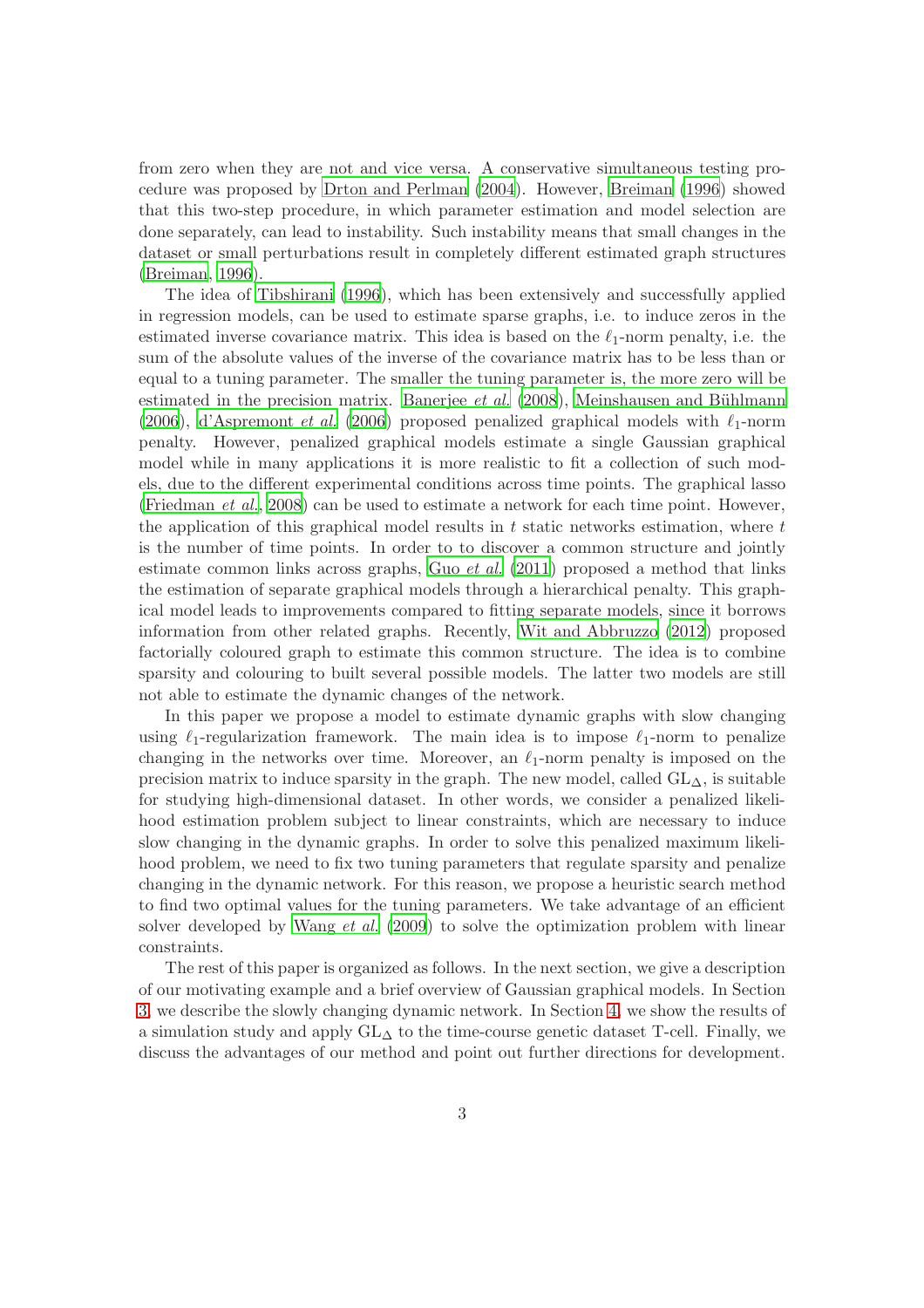## 2 Motivation: T-cell activation

An important issue in system biology is to understand the system of interactions among several biological components such as protein-protein interaction and gene regulatory networks. Hence, several techniques have been developed to collect data from different organisms. For instance, microarrays measure gene expression levels, i.e. the concentration of the messenger RNA produced when the gene is transcribed.

A time-course genetic dataset "T-cell" is our motivating example. The aim of the experiment was to collect temporal data to identify the underlying gene regulatory networks.

Two cDNA microarray experiments were performed to collect gene expression levels for T-cell activation analysis. Activation of T-Cell was produced by stimulating the cells with two treatments: the calcium ionosphere and the PKC activator phrorbolester PMA. The human T-cells coming from the cellular line Jakart were cultured in a laboratory. When the culture reached a consistency of  $10^6$  cells/ml, the cells were treated with the two treatments PMA and PKC. Gene expression levels for 88 genes were collected for the following times after the treatments: 0, 2, 4, 6, 8, 18, 24, 32, 48, 72 hours. In the first experiment the microarray was dived such that 34 sub-array were obtained. Each of these 34 sub-arrays contained the strands of the 88 genes under investigation. Strands are the complementary base for the rRNA, which is the transcribed copy of a single strand of DNA after the process of transcription. In the second microarray experiment the microarray was dived into 10 sub-arrays. Each of these 10 sub-arrays contained the strands of the 88 genes under investigation. Each microarray was composed by ten different slides which were used for the two experiments to collect temporal measurements. For example for time 0 a set of cells were hybridized in the first slide before the treatments were considered and after the cell cultured reached the right density. For the second time point (time 2), another set of cells were hybridized in a second slide. The experiment was conducted by [\(Rangel](#page-14-10) *et al.*, [2004](#page-14-10)).

At this point we assume that the technical replicates are independent samples, and that the temporal replicates are dependent replicates from the same samples. These two assumptions result in a dataset with 44 independent replicates across 10 time points. These are strong assumptions. This means that the conclusion on the analysis on T-cell should be critically considered.

Two further steps were conducted by [Rangel](#page-14-10) *et al.* [\(2004](#page-14-10)) to obtain a set of genes that were highly expressed and normalized across the two microarrays. Firstly, genes with high variability between the two microarryes and within the same time point were removed. No further information is present in the paper about for example the minimum level of reproducibility they adopted. According to [Rangel](#page-14-10) *et al.* [\(2004](#page-14-10)), thirty genes have to be removed since they do not showed enough reproducibility. Secondly, a normalization methods were applied to remove systematic variation due to experimental artifacts. The normalization method used by [Rangel](#page-14-10) *et al.* [\(2004](#page-14-10)) is described in the paper written by [Bolstad](#page-13-13) *et al.* [\(2003](#page-13-13)).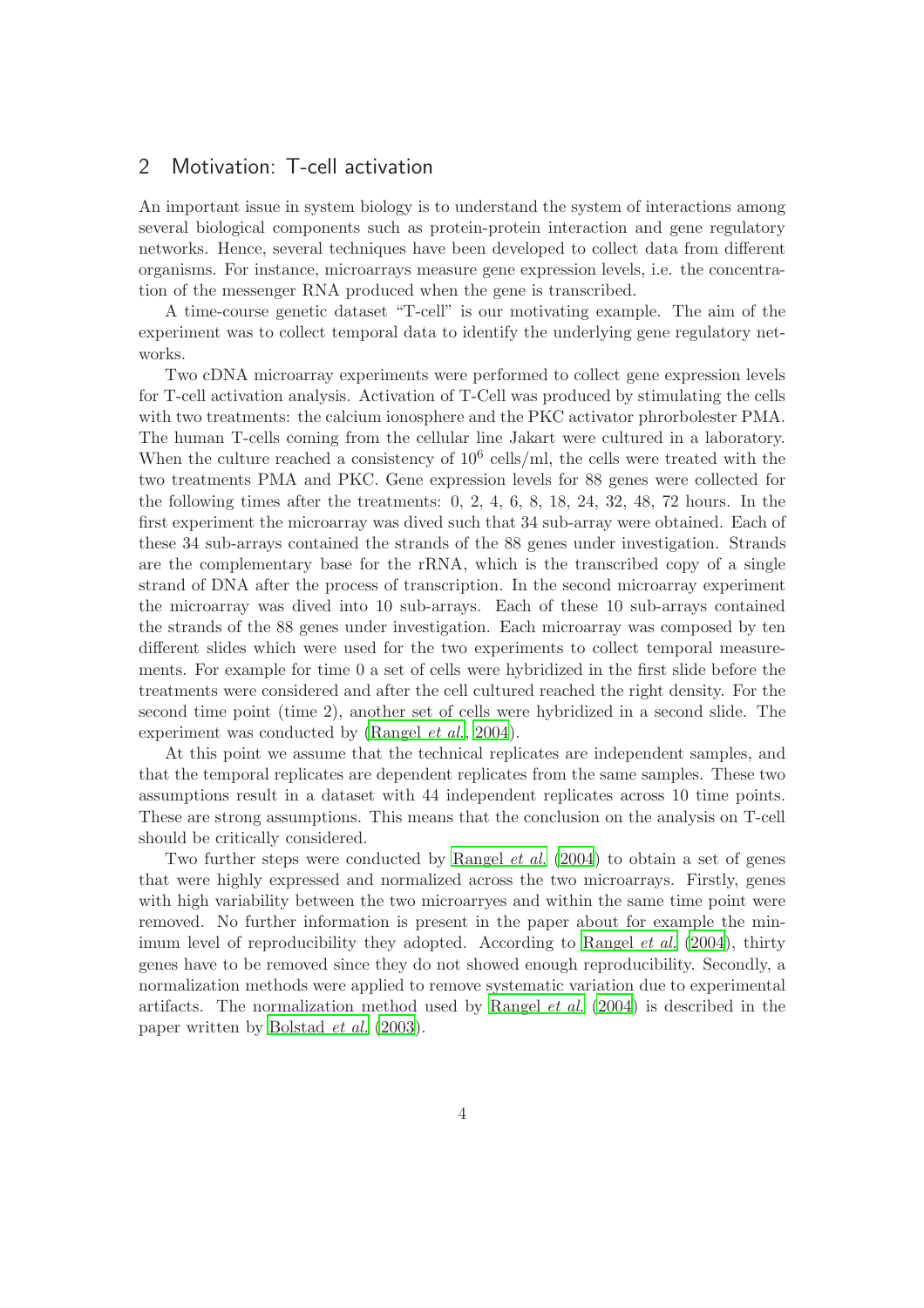## <span id="page-4-0"></span>3 Methods

In this section, we describe the tools that we need in order to study the underlying time-varying genomic network for the T-cell data. We believe that time-course datasets should be analysed exactly in this way, whereas there was no point in collecting timecourse data. The tools should be adjusted to the needs of the biologist that wants to infer particular aspects of the system. Firstly, we introduce a graphical model. Secondly, we extend this model to slowly changing graphical lasso.

#### 3.1 Gaussian graphical model

A graphical model  $(G, \mathbb{P})$ , where  $\mathbb{P}$  is a multivariate normal distribution  $N(\mu, \Sigma)$  with mean  $\mu$  and variance covariance matrix  $\Sigma$ , is called a Gaussian graphical model or a covariance selection model [\(Dempster, 1972](#page-13-7)). Let  $\Theta = \Sigma^{-1}$  be the precision or concentration matrix, then Θ contains all conditional independence information for the Gaussian graphical model. In fact, if  $\theta_{ij} = 0$  then  $Y_i$  is independent of  $Y_j$  given the rest, i.e. the pairwise Markov property  $Y_i \perp Y_j | \mathbf{Y}_{V \setminus \{i,j\}}$ . In fact, it can be shown that given the set of  $\theta_{ij} = 0$ , a joint normal probability distribution  $f(\mathbf{y})$  can be factorized as a product of functions f which do not jointly depend to  $y_i$  and  $y_j$  when  $\theta_{ij} = 0$ . Gaussian graphical models fail when the number of observation is fewer than the number of variables. This situation is really common for dynamic biological networks. Moreover, dynamic biological networks are sparse, which means that the number of links is small with respect to the possible number of connections. Not only sparsity is our current bet knowledge of genomic interaction but it is also computational useful.

### 3.2 Graphical lasso for slowly changing dynamic networks

The main aim of this paper is to show that we can use the idea of penalized likelihood to estimate sparse dynamic networks with slow changes across time points. A graph with few edges is sparse, and a graph with many edges is dense. Formally, a graph  $G = (V, E)$  is said to be sparse if  $\overline{\overline{E}} = O(\overline{V})$ , where  $\overline{\overline{V}}$  is the number of vertices and  $\bar{\bar{E}}$  is the number of links (couple of vertex or node). A graph G is said to be dense if  $\bar{\bar{E}} = O(\bar{\bar{V}}^2)$ . These two definitions are given by [Preiss \(2008](#page-14-11)). Roughly speaking, high dimensional statistical inference is possible, in the sense of leading to reasonable accuracy or asymptotic consistency, if  $\bar{\bar{E}}\log(\bar{\bar{V}}) << n$ , where *n* is the number of observations. In other words, accuracy and consistency of the results depend on how one define sparsity.

Much of the methodology in high-dimensional analysis relies on the idea of penalizing the  $\ell_1$ -norm of the precision matrix **Θ**, i.e.  $\sum_{i=1}^p \sum_{j=1}^p |\theta_{i,j}| \leq \rho$ , for  $i > j$  where  $\rho$ is a tuning parameter that regulates the sparsity. The smaller the value of the tuning parameter  $\rho$  is the most sparse is the estimated matrix **Θ**. Such  $\ell_1$ -penalization has become tremendously popular due to its computational attractiveness (i.e. convex function) and its statistical properties which are optimal under certain conditions; mainly, if we want to minimize a prediction error while we are choosing a model as simple as possible. It is important that model selection and parameter estimation are done con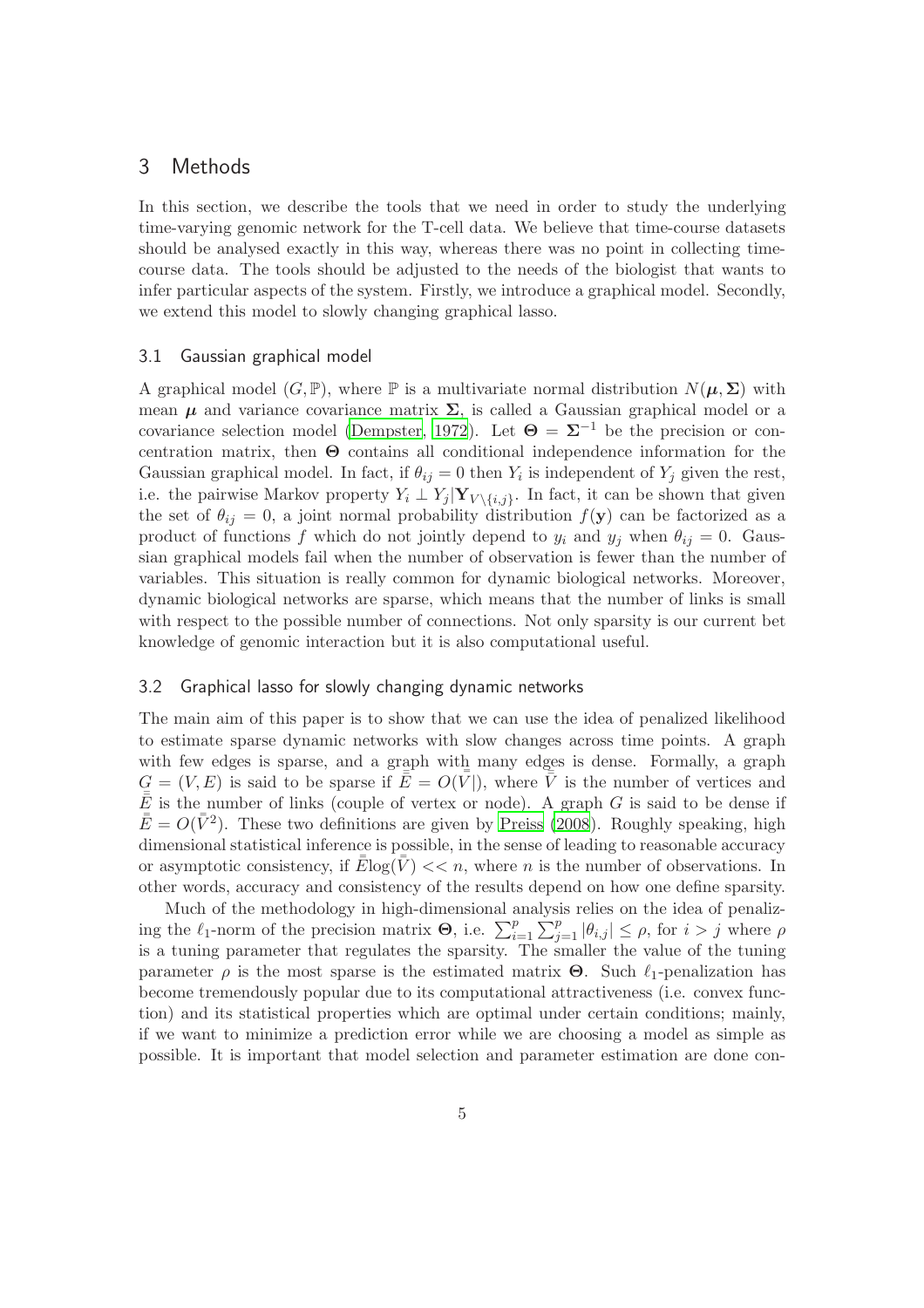temporaneously. In fact, [Breiman \(1996\)](#page-13-9) showed that using hypothesis testing for model selection this two steps procedure brings instability in the model. Instability means that if we slightly perturb the data, then the results can change considerably. Whereas,  $\ell_1$ penalized methodologies allow us to do model selection and estimation, simultaneously. Moreover, our main idea is to impose the  $\ell_1$ -norm to penalize changes in the networks through time points.

Given a dynamic graph  $G = (V, E)$ , which is graph where the same nodes are measured across a finite number of time points, the edge set  $E$  can be partitioned into natural partitions  $S_s$ ,  $N_s$  which are shown in the matrix **Θ**. The natural partitions  $S_s$ and  $N_s$  are interpretable as self-self interactions at lag s and networks interactions at lag s. Each of this subset can be further partitioned and we indicate with  $S_s^t$  and  $N_s^t$  these new sub-partitions.  $S_s^t$  is the self-self term at lag s and time t and  $N_s^t$  is the network at lag s and time t. Let us consider a Gaussian graphical model  $M = (G, \mathbb{P})$ , where  $\mathbb{P}$ is a multivariate normal distribution parametrized by  $\Sigma^{-1} = \Theta$ , then we consider the following decomposition of the precision matrix Θ:



where  $S_s^t$  are self-self conditional correlations of the genes across time lag s and time t, and  $N_s^t$  is a genetic network with time lag s and time t. Our interest is in detecting evolution of the networks, where the evolution is evaluated from the element-wise differences between  $N_s^t$  and  $N_s^{t+1}$ , i.e

$$
|N_s^t| - |N_s^{t+1}|,
$$

where  $|\cdot|$  indicates the absolute value.

Our aim is to estimate "significant" differences between these elements while the general structure is still sparse.

### 3.3 Maximum likelihood estimation

Suppose that  $\mathbf{Y}^{(1)}, \ldots, \mathbf{Y}^{(n)}$  with  $\mathbf{Y}^{(i)} \in \mathbb{R}^{gt}$ , where g is the number of random variables per each time point and  $t$  is the number of time points, are independent and identically distributed as a multivariate normal distribution with mean **0** and variance  $\Sigma$ . This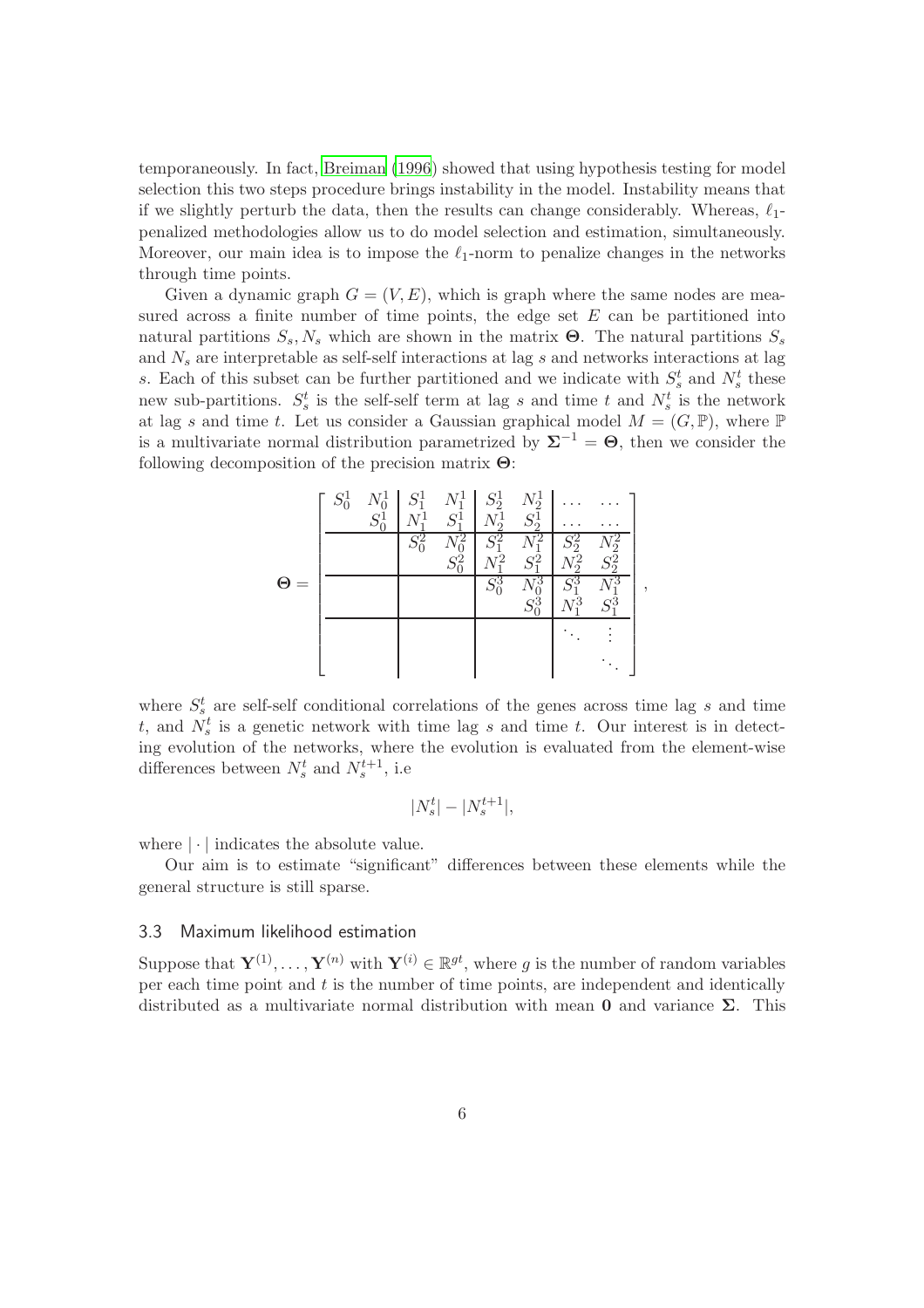optimization problem can be written in the following standard form:

<span id="page-6-0"></span>
$$
\hat{\Theta} := \underset{\Theta}{\operatorname{argmin}} \{-\log(\det(|\Theta|)) + \operatorname{tr}(S\Theta) + \newline \lambda_1 \mathbf{x}^+ + \lambda_1 \mathbf{x}^- \}
$$
\nsubject to\n
$$
\mathbf{B}(\Theta) - \mathbf{x}^+ + \mathbf{x}^- = \mathbf{0}
$$
\n
$$
\Theta \succ 0, \mathbf{x}^+, \mathbf{x}^- \geq \mathbf{0}.
$$
\n(1)

where det(·) is the determinant,  $tr(\cdot)$  indicates the trace,  $\mathbf{B}(\Theta)$  indicates the usual  $\ell_1$ constraint, i.e.  $\|\Theta\|_1 \leq \rho_1$ . Note that  $\mathbf{x}^+$  and  $\mathbf{x}^-$  are slack variables in  $\mathbb{R}^m$  where  $m = gt(gt-1)/2$ . Here  $\lambda_1$  is a smoothing parameter, which regulates the sparsity in the precision matrix Θ for sparse Gaussian graphical models.

Now we want to penalize the difference between networks with lag s at time k and the same networks at time  $k + 1$ , i.e.

<span id="page-6-1"></span>
$$
||\Delta\Theta||_1 = \sum_{s=0}^{t-1} \sum_{k=0}^{t-1} ||N_s^k - N_s^{k+1}||_1 =
$$
  

$$
\sum_{s=0}^{t-1} \sum_{k=0}^{t-1} \sum_{i,j} |\theta_{(i,k),(j,k+s)} - \theta_{(i,k+1),(j,k+1)}| \le \rho 2.
$$
 (2)

In order to take advantage of LogDetPPA, we need to built a linear map A such that a system of linear equations is included in the optimization problem [\(1\)](#page-6-0). We aim to write  $A(\Theta)$  such that  $A(\Theta) \equiv ||\Delta \Theta||_1$ . LogDetPPA can only manage to equality constraint but [\(2\)](#page-6-1) represents inequality constraints so it needs to be converted. For this reason, we introduce another vector of slack variables  $y^+, y^-$  such that:

$$
\sum_{s=0}^{t-1} \sum_{k=0}^{t-1} \sum_{i,j} |\theta_{(i,k),(j,k+s)} - \theta_{(i,k+1),(j,k+1)}| - y_k^+ + y_k^- = 0
$$

where  $k = 1, ..., K$ , and  $y^+, y^- \geq 0$ . The optimization problem [\(1\)](#page-6-0) is now written as:

<span id="page-6-2"></span>
$$
\hat{\Theta} := \underset{\Theta}{\text{argmin}} \{-\log(\det(\Theta)) + \text{tr}(\mathbf{S}\Theta) + \newline \lambda_1 \mathbf{x}^+ + \lambda_1 \mathbf{x}^- + \lambda_2 \mathbf{y}^+ + \lambda_2 \mathbf{y}^- \}
$$
\n(3)

subject to  $\mathbf{B}(\Theta) - \mathbf{x}^+ + \mathbf{x}^- = \mathbf{0}$  (4)  $\mathbf{A}(\boldsymbol{\Theta}) - \mathbf{y}^+ + \mathbf{y}^- = \mathbf{0}$  $\Theta \succ 0, \mathbf{x}^+, \mathbf{x}^-, \mathbf{y}^+, \mathbf{y}^- \geq 0.$ 

The optimization problem [\(3\)](#page-6-2) subject to (4) is a convex optimization problem with linear constrains which can be solved by using LogDetPPA.

It should be notice that both  $\lambda_1$  and  $\lambda_2$  are non-negative smoothing parameters that need to be selected. We consider a grid of values  $(\lambda_1, \lambda_2)$  and minimize information criterion scores such as AIC, AICc, and BIC. Then we use stability selection to select a more stable graph (Meinshausen and Bühlmann, 2010).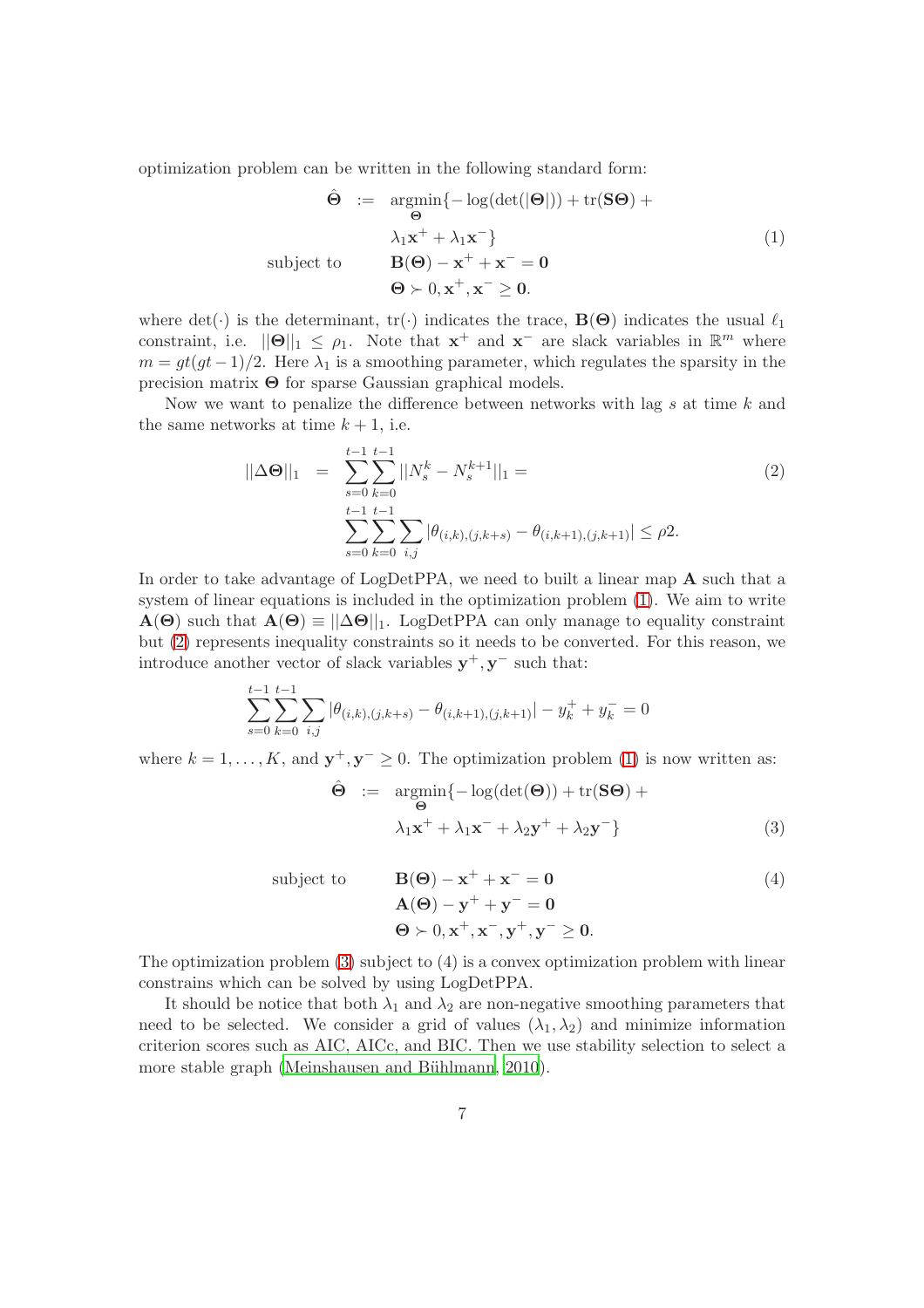<span id="page-7-1"></span>Example: T-cell We apply  $GL_{\Delta}$  to T-cell dataset, where 4 genes and 2 time points were considered, in order to show a small example. Table [1](#page-7-1) shows the estimated precision matrix. Here, we fixed the tuning parameters  $\lambda_1 = 0.01$  and  $\lambda_2 = 0.1$ .

| Time          |            |            |      |         | 2                        |         |         |         |         |
|---------------|------------|------------|------|---------|--------------------------|---------|---------|---------|---------|
|               | Gene       | <i>ZNF</i> | CCN  | SIV     | SCY                      | ZNF     | CCN     | SIV     | SCY     |
|               | <i>ZNF</i> | $1.24\,$   | 0.00 | $-0.26$ | 0.18                     | $-0.22$ | $-0.11$ | $-0.11$ | $-0.07$ |
|               | CCN        |            | 1.49 | 0.00    | $-0.17$                  | $-0.18$ | $-0.84$ | 0.06    | 0.12    |
|               | SIV        |            |      | 1.44    | 0.00                     | $-0.15$ | 0.08    | $-0.69$ | $-0.01$ |
|               | SCY        |            |      | -       | 1.19                     | 0.02    | 0.13    | 0.41    | $-0.10$ |
|               | <i>ZNF</i> |            |      |         | $\overline{\phantom{0}}$ | 1.07    | $-0.02$ | 0.00    | 0.12    |
|               | CCN        |            |      |         |                          |         | 1.55    | 0.00    | 0.24    |
| $\mathscr{Q}$ | SIV        |            |      |         |                          |         |         | 1.52    | 0.00    |
|               | SCY        |            |      |         |                          |         |         |         | 1.08    |

Table 1: Conditional covariance  $\hat{\Theta}$  based on 44 replicates for 4 genes measured across 2 time points. The tuning parameters  $\lambda_1$  and  $\lambda_2$  were fixed to 0.01 and 0.1, respectively.

Let us focus on the differences between elements of network at lag 0 at time 1 and at time 2. Then Table [1](#page-7-1) shows that "significant" differences were estimated between ZNF-CCN and ZNF-SIV. In fact, an edge was absent between ZNF and CCN at time 1 but it was present at time 2. Opposite is the situation for ZNF-SIV.

## <span id="page-7-0"></span>4 Results

### 4.1 Simulation study for delta graphical lasso model

<span id="page-7-2"></span>We considered a simulation study to show the performance of the proposed model. Tab. [2](#page-7-2) shows the simulation study scheme in which four different scenarios are considered. Here for different scenarios we mean that the number of nodes, links or time points change while the structure of the networks is the same.

|                | g  | t. | gt  | n  |
|----------------|----|----|-----|----|
| 1              | 20 | 3  | 60  | 50 |
| $\overline{2}$ | 40 |    | 120 |    |
| 3              | 60 |    | 180 |    |
| 4              | 80 |    | 240 |    |

Table 2: Simulation study scheme in which four scenarios are represented. The first column is an identification number, the second one indicates the number of variables per each time point (third column). The number of independent samples are represented in the last column.

For each scenario we simulate 100 datasets from a multivariate normal distribution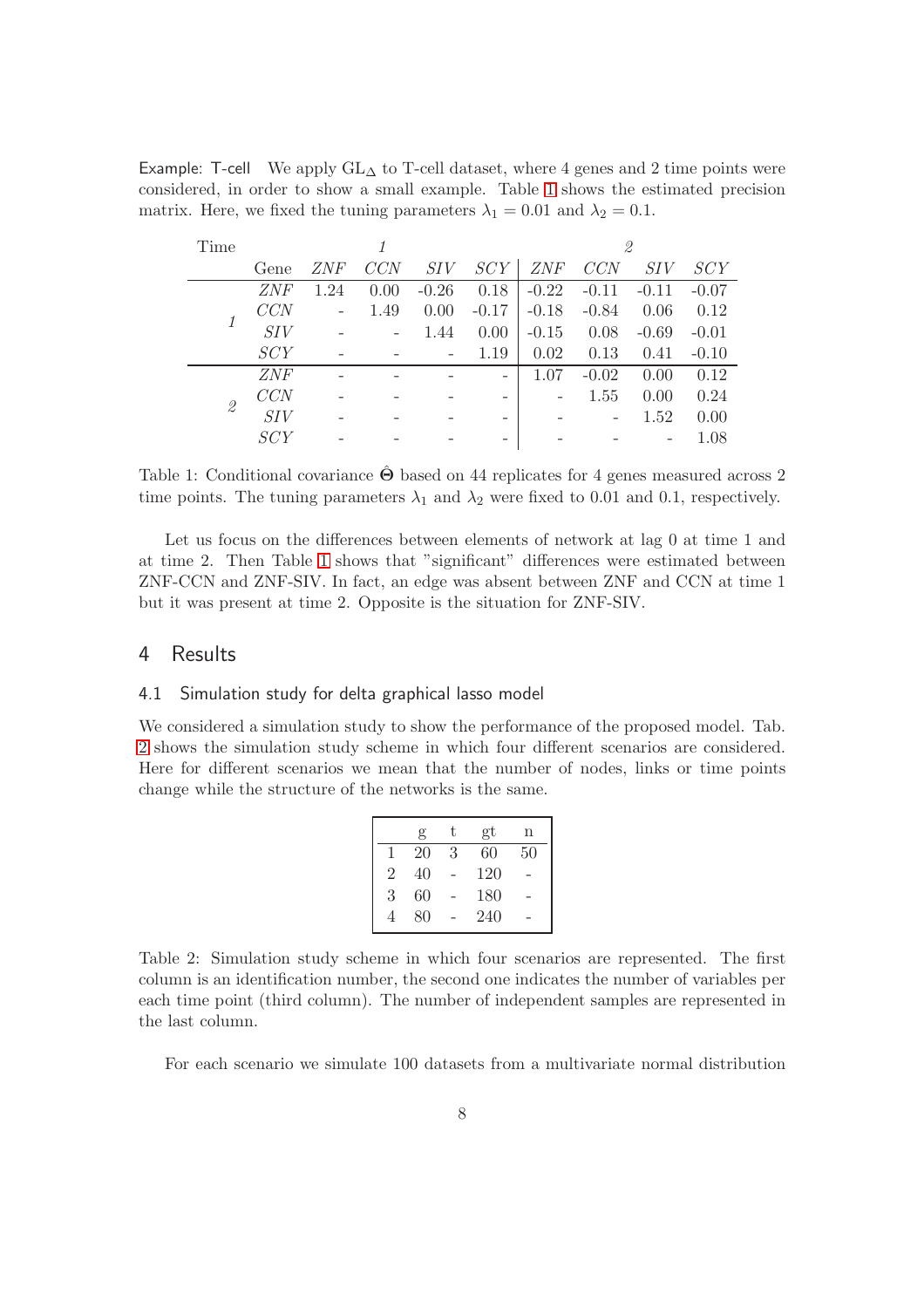with  $\mu$  equal to zero and  $\Sigma$  equal to the inverse of a precision matrix  $\Theta$ . The structure of the graph slowly changes across time. In fact, we want to consider graph with similar structures across some time points. Let us consider a graph with  $qt \times qt$  nodes and m connections and let's say that these  $g$  nodes are observed at  $t$  time points. In order to build our matrix  $\Theta$  we start to build  $N_0^1$ , i.e. the network at lag 0 and time point 1. We can refer to this network as the starting point network. Then for  $N_0^2$  we assume that few changes happened so that  $N_0^1$  and  $N_0^2$  are similar networks. For example we allow  $n_1$ edges to be birth and  $n_2$  edges to be death. We repeat this procedure for  $t-1$  times and then we put the  $N_0^i$  sub-matrices into the matrix **Θ**. Note that we assume networks in which  $y_{i,k-1}$  and  $y_{j,k+1}$  are independent given  $y_{i,k}$  so that network with lag greater than 1 are filled with zeroes. We increase the number of nodes in the graph from scenarios 1 to 4. Random variables associated with these added nodes are independent. We keep the number of replicates and time points constants. Note that, the number of replicates is fewer than the number of random variables.

<span id="page-8-0"></span>We take advantage of the R package simone to simulate networks with few changing points. The function coNetworks gives the opportunity to create such structures with  $n = n_1 + n_2$  links different from a given structure. Note that we have implemented the constraints and used R.Matlab to connect Matlab and R. Table [3](#page-8-0) shows the average of

|   |             | FP     | FN     | FD     | FnD    |
|---|-------------|--------|--------|--------|--------|
|   | <b>AICc</b> | 0.0092 | 0.0811 | 0.2000 | 0.0031 |
| 1 | BIC         | 0.0363 | 0.0139 | 0.4873 | 0.0005 |
|   | AIC         | 0.0698 | 0.0069 | 0.6470 | 0.0003 |
|   | <b>AICc</b> | 0.0057 | 0.0447 | 0.2899 | 0.0006 |
| 2 | <b>BIC</b>  | 0.0088 | 0.0321 | 0.3826 | 0.0005 |
|   | AIC         | 0.0437 | 0.0041 | 0.7514 | 0.0001 |
|   | $\rm AICc$  | 0.0016 | 0.4585 | 0.2730 | 0.0036 |
| 3 | <b>BIC</b>  | 0.0016 | 0.4585 | 0.2730 | 0.0036 |
|   | AIC         | 0.0288 | 0.1452 | 0.8088 | 0.0012 |
|   | <b>AICc</b> | 0.0091 | 0.1034 | 0.1680 | 0.0052 |
| 4 | BIC         | 0.0396 | 0.0517 | 0.4527 | 0.0027 |
|   | AIC         | 0.0670 | 0.0000 | 0.5704 | 0.0000 |

Table 3: The average of the proportions of how many links have been correctly estimated were calculated by the False Positive (FP), False Negative (FN), False Discovery (FD) and False not Discovery (FnD).

false positive, false negative and false discovery after 100 simulation were run. These results show that the model is reliable and it can be used for real applications when few changes in different time points are present. We typically prefer to use the AICc to select the model of interest.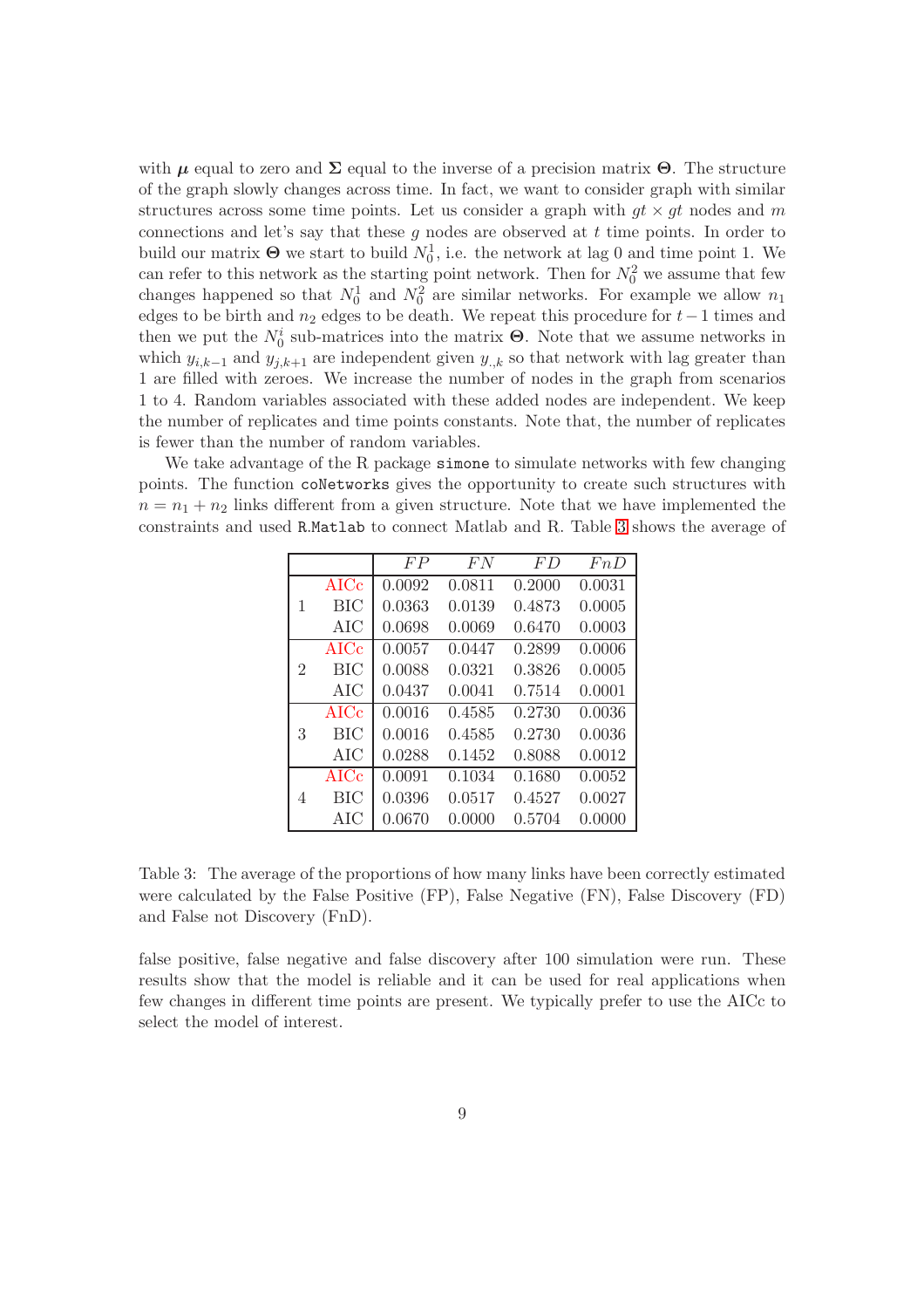#### 4.2 Application to T-cell

In this subsection we apply the proposed model GL<sup>∆</sup> to a real data set human T-cell dataset. We assume that genes which are two time points apart, i.e.  $Y_{s,t}$  and  $Y_{s,t+2}$ , are conditional independent given the intervening observations. This means that the edge set for networks at lag [2](#page-11-0), i.e.  $N_2$ , is an empty set. Figures [1,](#page-10-0) 2 and [3](#page-12-0) are obtained from the estimation procedure where two graphs (upper-left, upper right), intersection (bottomleft) and difference (bottom-right) between time 1 and time 2, time 2 and time 3, and time 3 and time 4 are represented. We note that whereas initially MCL1, a pro-survival BCL2 family member, is a highly connected node in the T-cell network. It is known that SCF(FBW7) regulates cellular apoptosis by targeting MCL1 for ubiquitylation and destruction [\(Inuzuka](#page-13-14) *et al.*, [2011](#page-13-14)). This is probably why over the first 4 time-points it increasingly loses connections to other genes.

Once a graph has been estimated and changes have been evaluated, other questions on how to analyze time-evolution networks might be posed. In what way do new entities enter a network? Does the network retain certain graph properties as it grows and evolves? Does the graph undergo a phase transition, in which its behaviour suddenly changes? In answering these questions it is of interest to have a diagnostic tool for tracking graph properties and noting anomalies and graph characteristics of interest. For example, a useful tool is ADAGE [\(McGlohon and Faloutsos](#page-13-15), [2007\)](#page-13-15), which is a software package that analyzes the number of edges over time, number of nodes over time, densification law, eigenvalues over increasing nodes, size of largest connected component versus nodes, number of connected components versus nodes and time, comparative sizes of connected components over time.

## 5 Conclusion

We have shown in this paper that representing genomic interactions like static graphs is particularly unsuitable for answering important biological questions about the behaviour of an genomic system over a particular time-course. Human t-cell data were used to study the developmental aspects of the sparse genomic interactions and one important result, backed up by recent research, is that MCL1 is targeted early on and thereby loses its connections to the rest of the genomic network. We use a sparse dynamic graphical model to infer these slowly changing networks. One of the major contributions is that this methodology is capable of providing fast inference about the dynamic network structure in moderately large networks. Until now, even sparse static inference could be painstakingly slow and would typically lack obvious interpretation.

## **Bibliography**

<span id="page-9-0"></span>Banerjee, O., El Ghaoui, L., and d'Aspremont, A. (2008). Model selection through sparse maximum likelihood estimation for multivariate gaussian or binary data. *The Journal of Machine Learning Research*, 9, 485–516.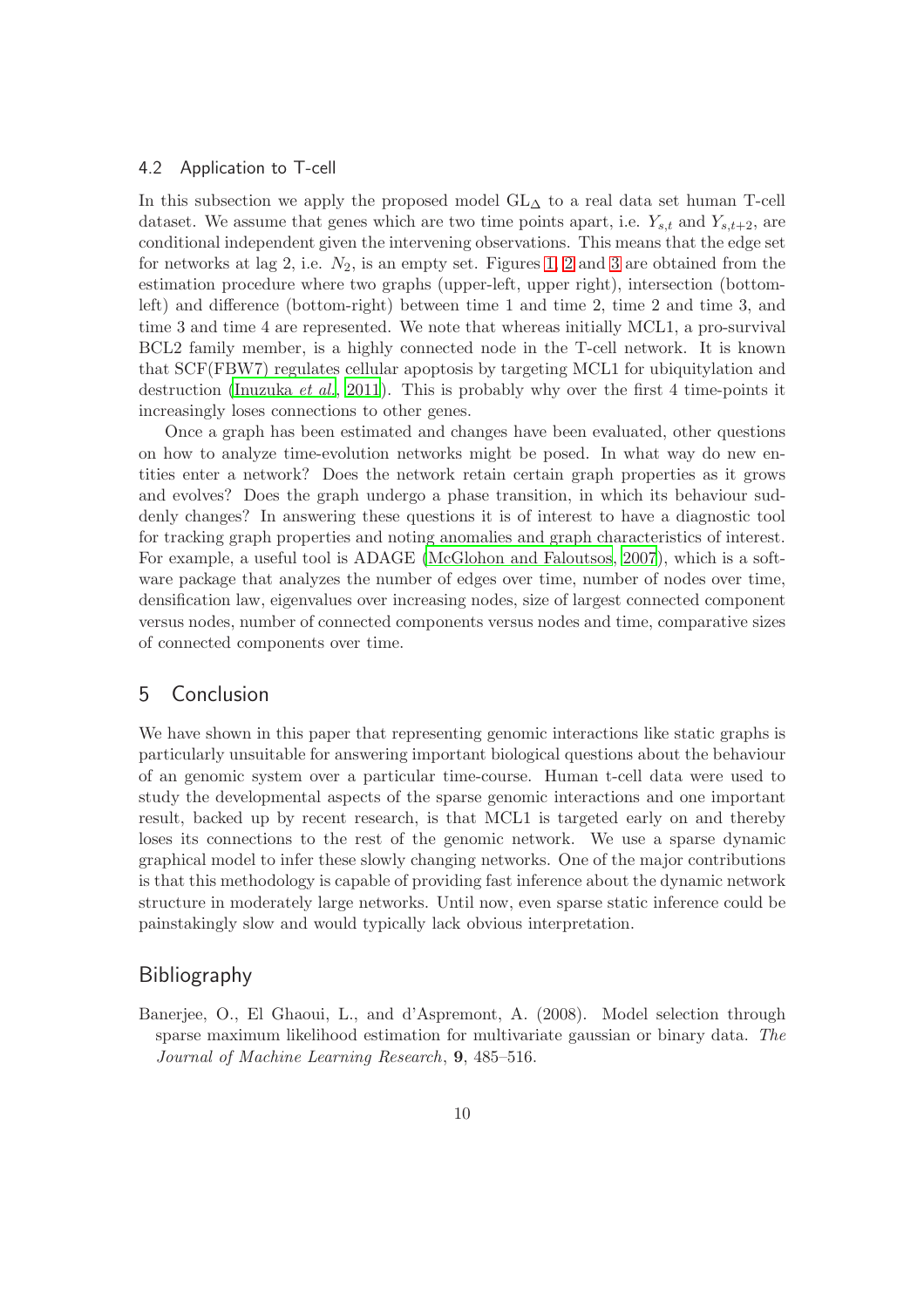<span id="page-10-0"></span>

Figure 1: Graph, intersection and difference between time 1 and time 2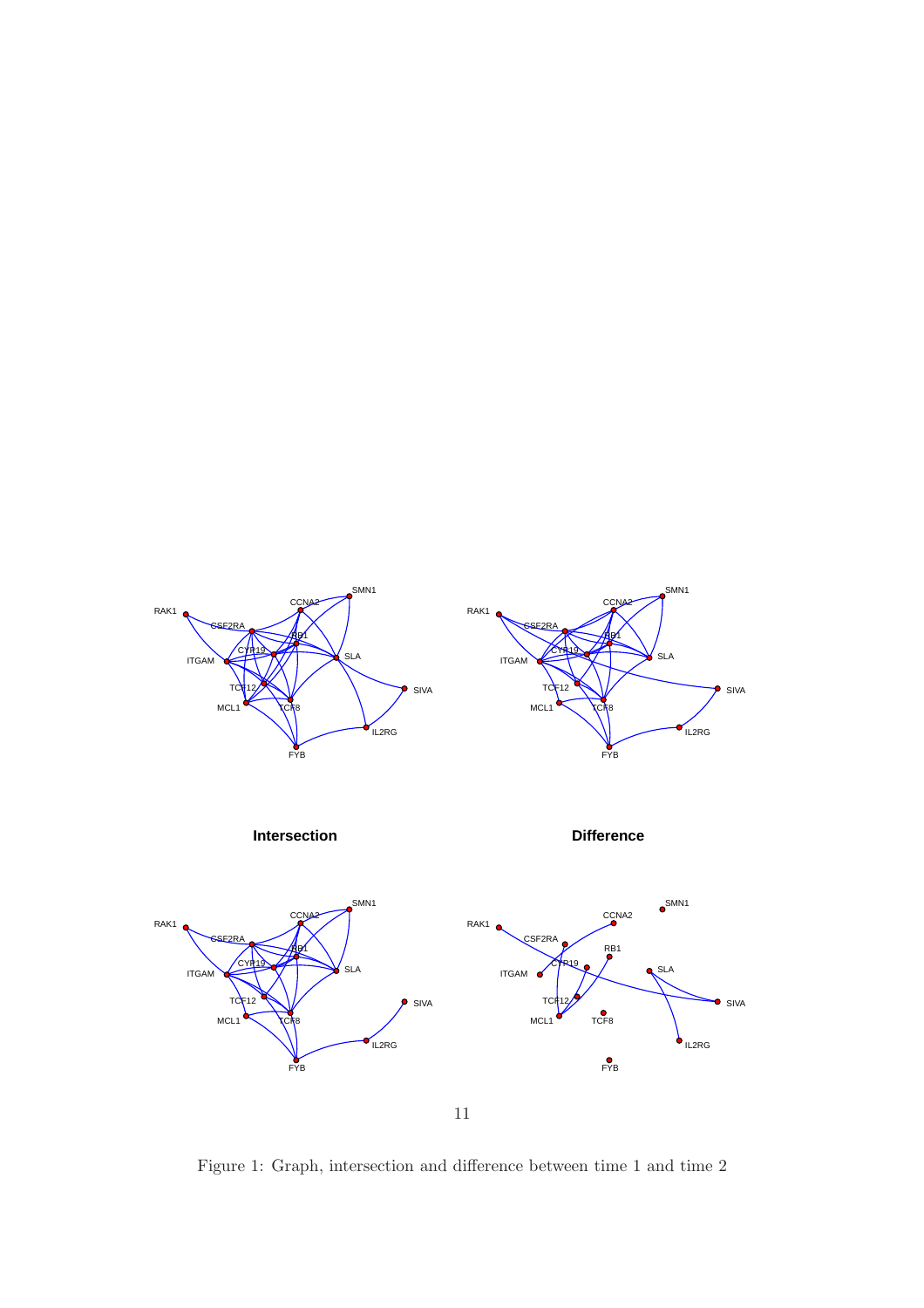<span id="page-11-0"></span>

Figure 2: Graph, intersection and difference between time 2 and time 3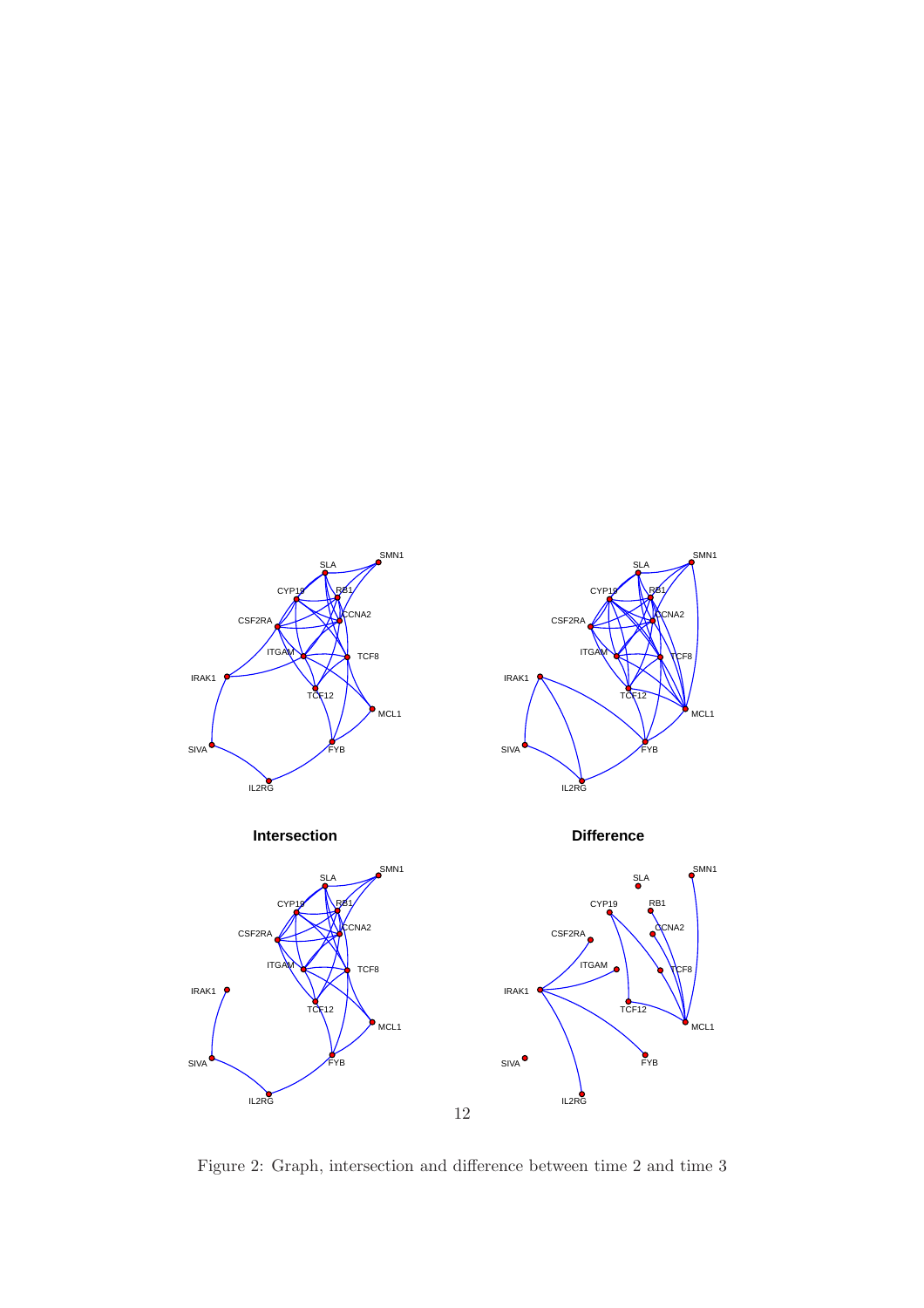<span id="page-12-0"></span>

Figure 3: Graph, intersection and difference between time 3 and time 4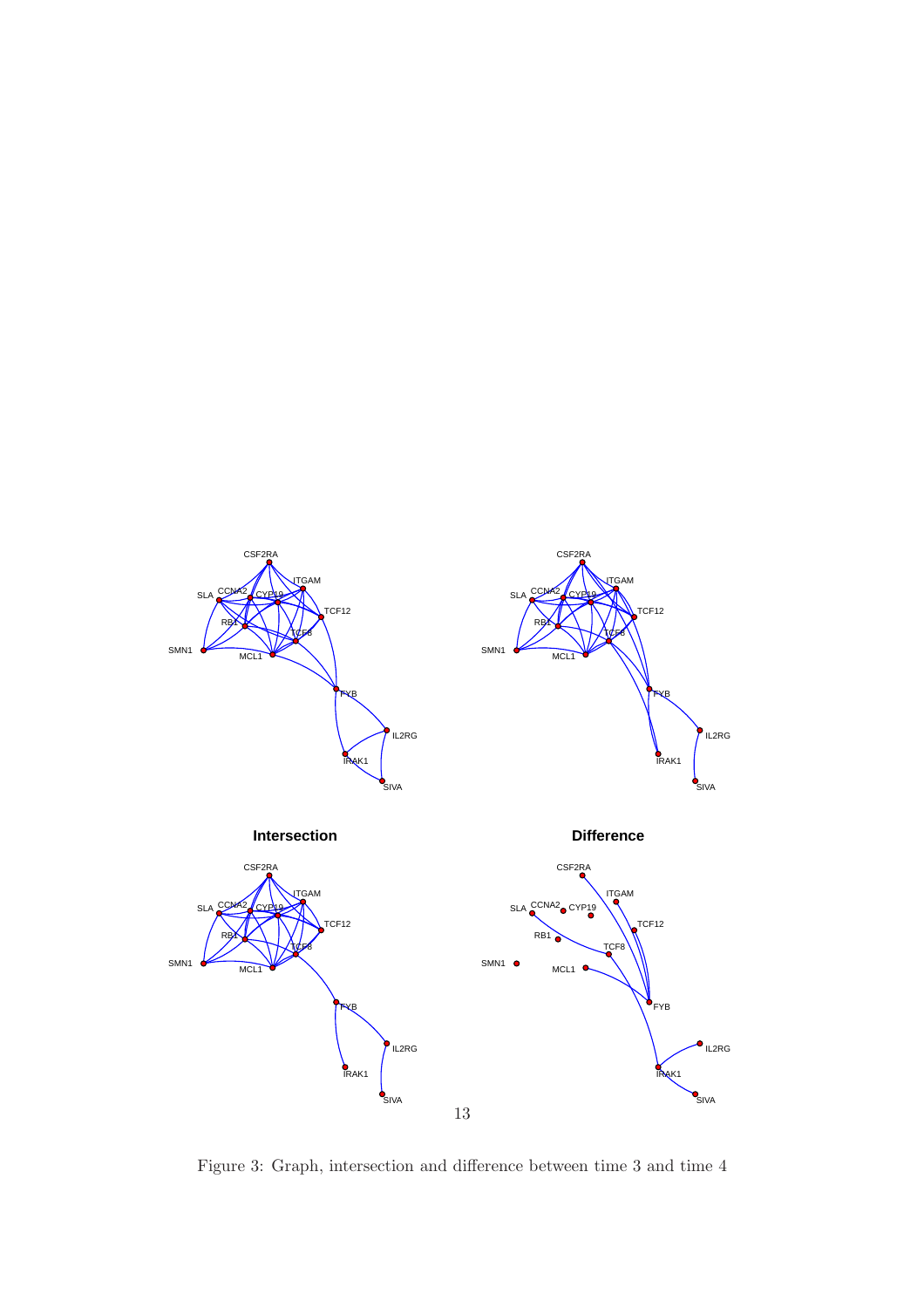- <span id="page-13-1"></span>Bar-Joseph, Z. (2004). Analyzing time series gene expression data. *Bioinformatics*,  $20(16)$ , 2493-2503.
- <span id="page-13-13"></span>Bolstad, B., Irizarry, R., Åstrand, M., and Speed, T.  $(2003)$ . A comparison of normalization methods for high density oligonucleotide array data based on variance and bias. *Bioinformatics*, 19(2), 185–193.
- <span id="page-13-9"></span>Breiman, L. (1996). Heuristics of instability and stabilization in model selection. *The Annals of Statistics*, 24(6), 2350–2383.
- <span id="page-13-10"></span>d'Aspremont, A., Banerjee, O., and Ghaoui, L. (2006). First-order methods for sparse covariance selection. *Arxiv preprint math/0609812*.
- <span id="page-13-7"></span>Dempster, A. (1972). Covariance selection. *Biometrics*, pages 157–175.
- <span id="page-13-8"></span>Drton, M. and Perlman, M. (2004). Model selection for gaussian concentration graphs. *Biometrika*, 91(3), 591–602.
- <span id="page-13-11"></span>Friedman, J., Hastie, T., and Tibshirani, R. (2008). Sparse inverse covariance estimation with the graphical lasso. *Biostatistics*, 9(3), 432.
- <span id="page-13-4"></span>Friedman, N., Linial, M., Nachman, I., and Pe'er, D. (2000). Using bayesian networks to analyze expression data. *Journal of computational biology*, 7(3-4), 601–620.
- <span id="page-13-0"></span>Gasch, A., Spellman, P., Kao, C., Carmel-Harel, O., Eisen, M., Storz, G., Botstein, D., and Brown, P. (2000). Genomic expression programs in the response of yeast cells to environmental changes. *Molecular biology of the cell*, 11(12), 4241–4257.
- <span id="page-13-6"></span>Ghahramani, Z. (1998). Learning dynamic bayesian networks. *Adaptive Processing of Sequences and Data Structures*, pages 168–197.
- <span id="page-13-12"></span>Guo, J., Levina, E., Michailidis, G., and Zhu, J. (2011). Joint estimation of multiple graphical models. *Biometrika*, 98(1), 1.
- <span id="page-13-5"></span>Husmeier, D. (2003). Sensitivity and specificity of inferring genetic regulatory interactions from microarray experiments with dynamic bayesian networks. *Bioinformatics*, 19(17), 2271–2282.
- <span id="page-13-14"></span>Inuzuka, H., Shaik, S., Onoyama, I., Gao, D., Tseng, A., Maser, R., Zhai, B., Wan, L., Gutierrez, A., Lau, A., *et al.* (2011). Scffbw7 regulates cellular apoptosis by targeting mcl1 for ubiquitylation and destruction. *Nature*, 471(7336), 104–109.
- <span id="page-13-2"></span>Jensen, F. (1996). *An introduction to Bayesian networks*, volume 74. UCL press London.
- <span id="page-13-3"></span>Lauritzen, S. (1996). *Graphical models*, volume 17. Oxford University Press, USA.
- <span id="page-13-15"></span>McGlohon, M. and Faloutsos, C. (2007). *ADAGE: A software package for analyzing graph evolution*. Carnegie Mellon University, School of Computer Science, Machine Learning Dept.